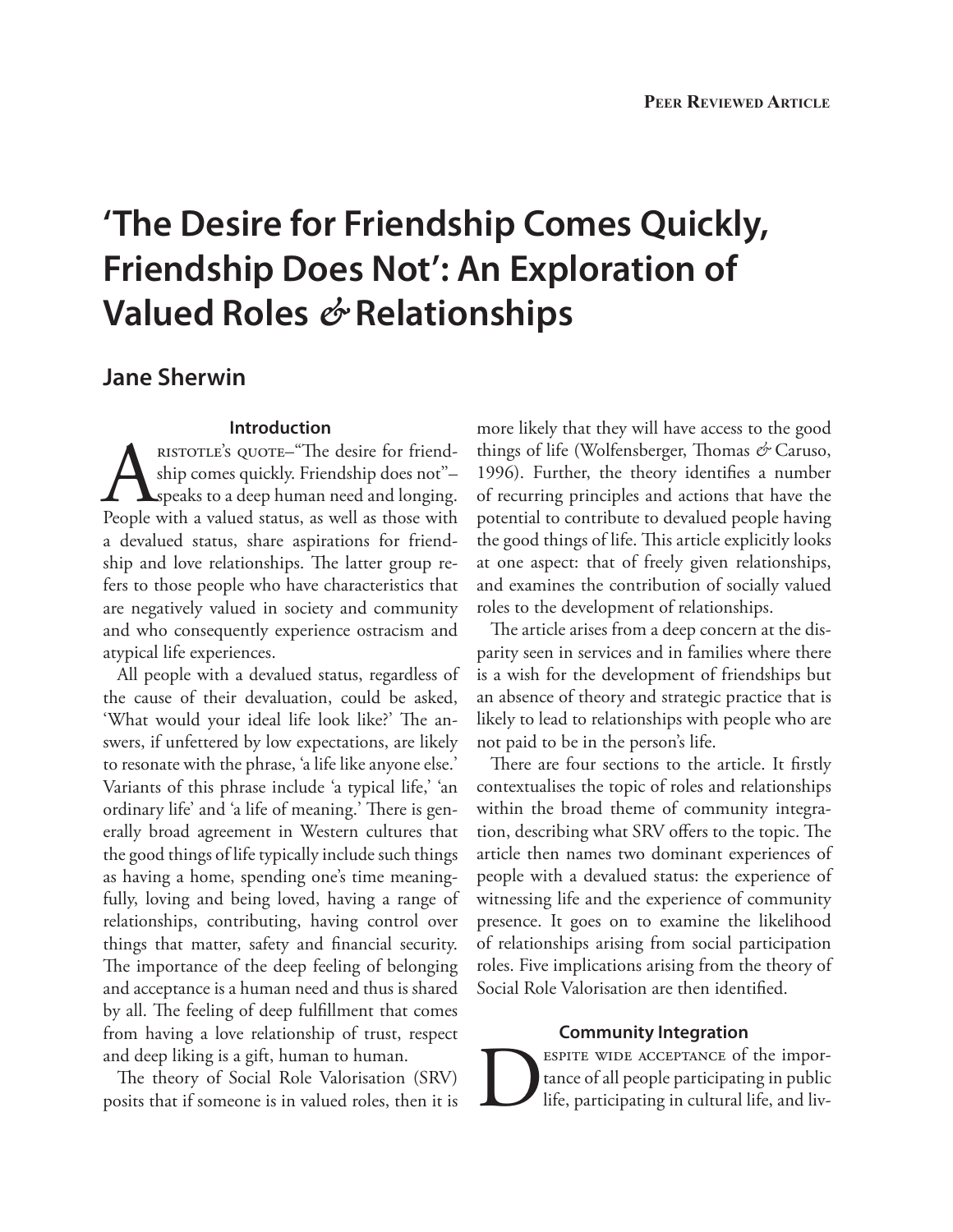ing in the community (see for example the 2006 United Nations Convention on the Rights of Persons with Disabilities), there is surprisingly little progress in the community participation of people with disability (Verdonschot et al, 2009). In their systematic review of the literature, Verdonschot *et al* concluded that not only did few researchers actually base their research on a theoretical framework, but many researchers did not actually define what they meant by community participation.

Some literature describes the preconditions likely to lead to better community participation. For example, when Heller *et al* (1998) contrasted the experiences of people in nursing homes and community settings, it was found that the size and types of settings affected the development of adaptive behaviour, health, opportunities to make choices and autonomy. In their own longitudinal study, they found that it is not only size and type of facility that affects outcomes. When there were higher levels of autonomy and control, competency development, and personalisation of the environment, there was increased community participation. Similarly, the research found that having control over decisions about where they live was a factor for people with intellectual disability (McConkey et al, 2004) and people with psychiatric disabilities (Gulcur, Tsemberis, Stefancic *&* Greenwood, 2007), increasing the likelihood of greater levels of integration.

Examining community integration through the lens of SRV theory provides both a theoretical framework as well as helpful definitions. Following their literature review, Flynn *&* Aubrey (1999) described the SRV definition as the 'richest and most useful' (p. 296). What SRV offers to an understanding of community integration is the power of being in valued roles. The link between SRV and community integration is made most explicit by Lemay who writes:

*(valued) social participation requires a (valued) role in a given (valued) context; personal social integration is said to be oc-* *curring when an individual is engaged in (valued) reciprocated role activities with other (valued) role incumbents in a given (valued) social setting. (2006, p. 5)*

Within SRV theory, community integration can be understood as a combination of 'personal social integration' (PSI) and 'valued social participation' (VSP). Wolfensberger (1998, p. 123) defines this combination as the "adaptive participation by a socially devalued person in a culturally normative quantity of contacts, interactions and relationships with ordinary citizens, in typical activities, and in socially valued physical and social settings."

There are a number of conditions that need to be satisfied for someone to experience PSI and VSP. Firstly, 'adaptive participation' refers to the distinction between someone being dumped in community and someone developing those adaptive behaviours and skills to enable them to engage in community life. The former situation is clearly evident when someone moves from a segregated and congregated environment to one 'in the community' without supports in order to thrive 'in the community.' This is also apparent in those situations where an argument has been used that claims the 'right' of someone to be in community. However, if support is not provided to the person or others, then it could be difficult to make the experience good for all parties.

Secondly, the definition makes clear that integration is not simply about being present in community. The definition refers to with whom the person is engaged, what the person is doing and where the person is engaged. With regard to the 'with whom,' the definition refers to the requirement of a quantity of interactions and relationships being what would be expected for anyone else of a similar age, gender and culture. In other words, the yardstick for the number and type of relationships is whatever is culturally typical for that age, gender and culture. Thus, the definition is about *personal* social integration. It refers to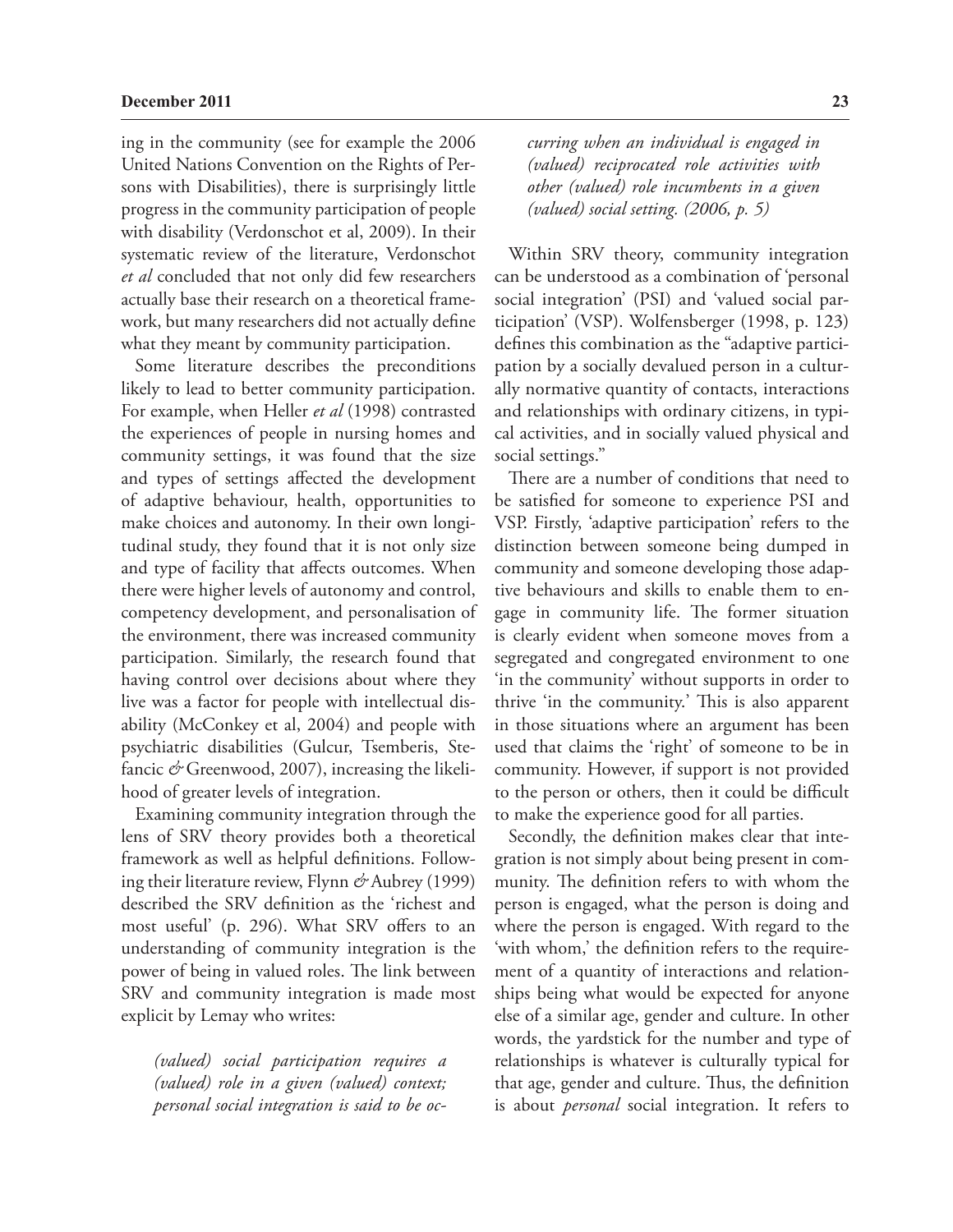the experience of an individual and the range of relationships that one could expect with friends and family, those people who are seen as regular acquaintances, those who might be considered 'nodding' acquaintances, those who are paid–such as the librarian, shop assistant and electrician–and those from generic human services such as the doctor and hairdresser.

The SRV construct of 'culturally valued analogue' provides a framework to think about how people have their needs met in as ordinary a way as possible. This article is therefore grounded in a consideration of how ordinary citizens, even if unconscious of this dynamic, use their roles to meet people and develop a range of social contacts, acquaintances, friends and intimate relationships. For example, it is constructive to consider that ordinary citizens need to have a large number of acquaintances in order to make a fewer number of friends and in order to have a love relationship (in addition to and other than family).

Valued social participation, according to the definition, must occur in ordinary (valued) places where there are other people with a valued status. Valued activities typically occur in valued settings. For example, shopping occurs in malls; football occurs on a field; tertiary study occurs in colleges or universities; work occurs in a business premise. An appreciation of valued social participation leads to an understanding of the importance of being in culturally typical places and activities of life.

#### **Roles** *&* **Relationships: The Problem**

AVING EXPLORED HOW SRV INFORMS<br>our understanding of community integration, the following section explores<br>the nature of the problem for many people with our understanding of community inte-**L** gration, the following section explores the nature of the problem for many people with a devalued status. The problem is described as the difference between having the aspiration for belonging, freely given relationships and engagement in community life, and not experiencing it. The theory of Social Role Valorisation rests on a description of common negative life experiences (called wounds) and their impacts. The lack of

relationships with people with a valued status and the lack, or diminishment, of engagement in community life are expressions of the wounds of rejection and being distanced from community spaces and ordinary people both physically and socially. This can lead to two sets of experiences for people with a devalued status: witnessing and community presence.

#### *The Experience of Witnessing*

It is within what is culturally typical that most people have some times when they withdraw from the world, preferring time with, say, a good book or gardening rather than being out and about and with others. The issue for people with a devalued status is that not being part of the world can be the dominant state, when they observe the world through the glass of a window or the screen of a television. This is a form of witnessing life, and occurs especially for those whose main role is that of client, and who live in facilities such as nursing homes. If the facility is located in a rural location and/or far from generic resources, then this 'witnessing' is likely to be exacerbated. The witness experience also occurs among those who are housebound.

This situation highlights the lack of primary roles, which are described by Lemay (2006) as family member and friend. In reality, the person could still have relatives and therefore be in the role of family member. However, if relationships have been fractured or there has been a loss of competencies in performing the role, the person might not be ascribed the role. For example, if someone has dementia and is no longer able to perform the responsibilities of 'mother,' then others around the person might ignore the role and its potential. A lack of consciousness and/or efforts to strengthen primary roles can be devastating for already isolated people.

Having the role of witness-to-life as the dominant role is likely to be a very alienating experience. The impact of realising that one is so different and that this difference is so negatively valued could lead to the conclusion that one cannot be in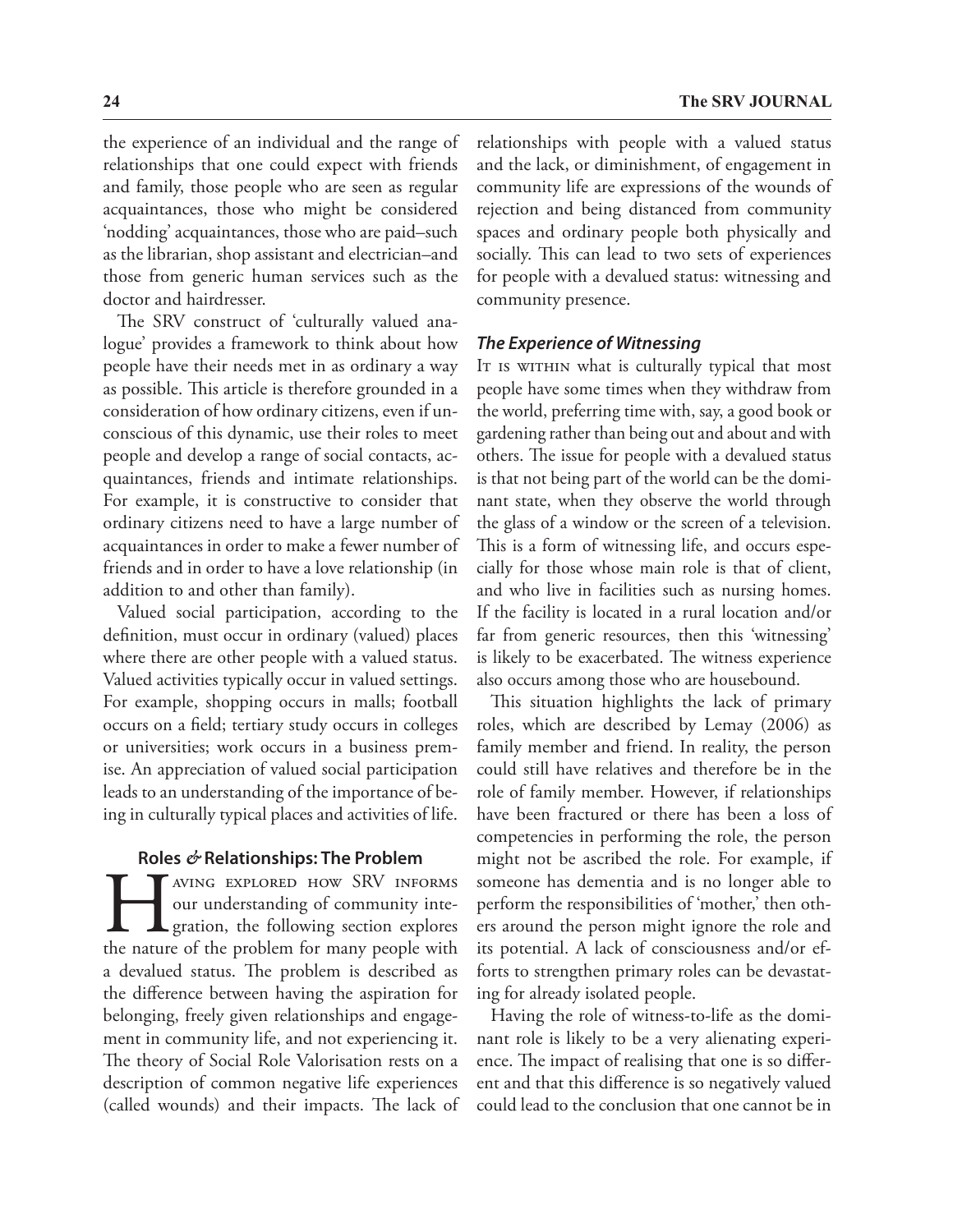the real world at all. This assumption may in turn be internalised and thus become self-fulfilling.

#### *The Experience of Community Presence*

Normatively, people have times when they attend a community location such as a park or a generic facility such as a shop. It is an experience of 'being there' with little engagement with people. This is community presence for people with a valued status through the roles of, in these examples, park goer and shopper, and typically form only a very small part of their identity.

Yet for people with a devalued status, community presence is commonly much more identitydefining, because much more time is spent in these types of roles. If people live in a group home or hostel, if they attend a sheltered workshop or day service, and if other parts of their lives are dominated by specialist services like therapies or doctors, then these experiences are likely to lead to a service life as opposed to a community life. If the people are not part of the neighbourhoods– even though the buildings are located in ordinary neighbourhoods–then it is highly probable that a person experiences community presence but not community participation.

Many service workers for people with a devalued status and many family members express a wish for a person to be 'somewhere' or to do 'something.' This typically means that they want the person to be out of the house and doing something. What the wish is likely to lead to is doing activities within a service program. It is not likely to lead to friendships with ordinary citizens because the person is not engaged in community life in any way that is likely to lead to the person being known or perceived other than in a client role, and with the possibility of a relationship other than with paid service staff being formed.

Abbott and McConkey (2006) showed that physical presence does not guarantee greater social contacts with people with a valued status. They found that the people themselves reported barriers in terms of their own physical and functional

impairments, being cast into the child and client roles, being grouped together with other people with disabilities, the presence of non-integrative features of 'home,' and difficulties in achieving valued social participation in community.

This is exemplified in the following scenario. A person is a passenger in a car and is taken by paid staff to a park, a mall or a coffee shop. It could be argued that people are then in the roles of park goer, mall goer or café patron. If the need of the person was to develop skills in being in public spaces, then these roles could be an appropriate starting point. However, if the intention was longer-term relationships with ordinary citizens, then roles that give only community presence are insufficient.

A second example is when a person might be described as being in the role of, for example, bowler in those instances where someone is taken to a generic facility like a bowling alley. However, if they only go when no other citizen-bowlers are there and/or only go with other people with whom they share some form of devalued status, then this too can only be considered to be community presence. It is not the sort of participation referred to in the definition of PSI and VSP, and instead creates a 'dip in, dip out' experience of community life. For some people, such as those who have spent years in an institution and who have fractured family relationships, this might be a legitimate introduction to community. However, for those whose dominant roles (the roles in which they spend the most time) are client, resident and patient, and if the only valued roles are those such as café patron, park goer and shopping mall goer, then this set of roles indicates a life merely of community presence.

There is a sense that the person is 'visiting' community, and some funded programs actually use the language of 'community access' whereby the service helps people go to the shops, movies, etc., accompanied by a worker. This is the experience of being a 'stranger in a strange land.' If the service system did not function as the receptacle for the person with a devalued status, then it would not need programs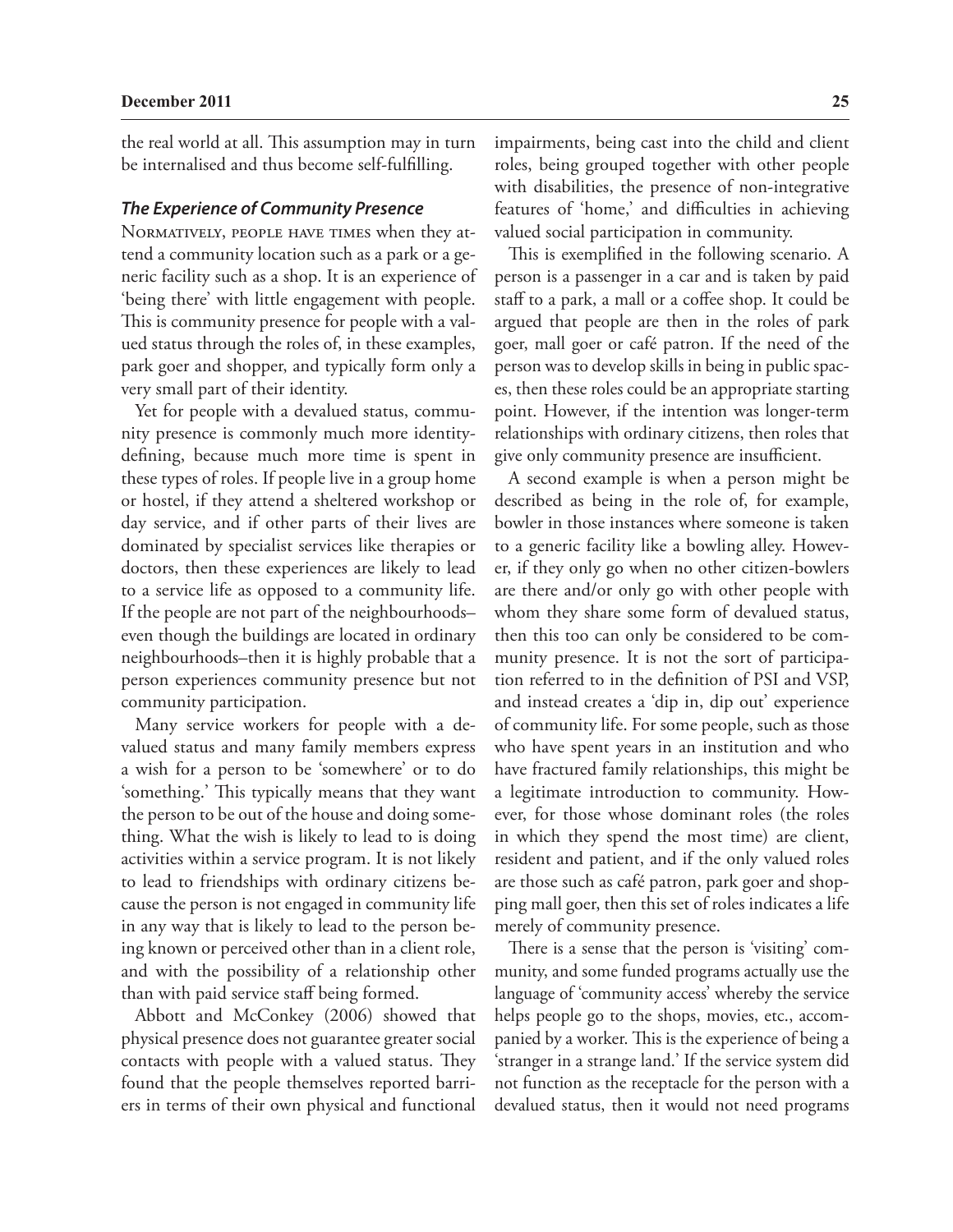to return the person, albeit briefly, to community life. Even in these roles, there is little participation in community life, and little or no engagement with people with a valued status. The shopkeeper could be considered as a social contact, but unless there is regular contact over a long period, it is highly unlikely that this contact would develop past even the acquaintance stage nor bring with it greater access to the good things of life. In this scenario, it is clear that relationships given in a freely given way by people with a valued status are minimal.

One of the issues about roles that bring (only) community presence is that they have a very narrow bandwidth (Wolfensberger, 1998, 31; Tumeinski, 2010), which means that they open very few doors to other roles. There is some surprise about this by proponents of community living who believe that going to, say, the same coffee shop for weeks and even months will result in a freely given relationship. Typically, citizens go to coffee shops, parks and malls with friends, not to make friends. Thus, the strategy of being a café goer is an atypical strategy. There is a small chance of success in building relationships only if other community members are also in the role of 'regular' [café patron], if they go to these settings to meet people and if there is deliberate and strategic work done to encourage relationship building.

## **In Pursuit of Valued Social Participation** *&* **Personal Social Integration Through Valued Roles**

SYSTEMATIC REVIEW of multiple research<br>
findings conducted by Verdonschot et al<br>
(2009) found that overall, people with in-<br>
tellectual disability had smaller social networks, findings conducted by Verdonschot et al (2009) found that overall, people with inmost of their relationships were with paid workers, they were less often employed, less likely to be involved in community groups and more likely to participate in recreational activities with others with a disability and paid staff or to engage in leisure alone and in a passive way. The major finding was that there is greater community participation for those people who live in community settings

than those in segregated settings, but that the level of community participation is still significantly less when compared to people without impairments.

People with a valued status take social participation for granted. It is done within the context of having a typical lifestyle in valued settings and doing valued things with other valued people. This typical lifestyle brings the benefits of purpose, meaning and relationships. For people with a devalued status, valued social participation is more likely to happen if the person is in valued social roles. Roles can enable a person to be engaged in a valued activity in a valued physical and social setting. Examples would be roles such as tenant, host, club member, student, ball boy, employee and volunteer. The challenge is to consider the link between roles, participation and relationships.

Relationships are at the heart of a community life. McMillan and Chavis (1986; cited by Obst, 2004) define a 'sense of community' as a "feeling that members have of belonging, a feeling that members matter to one another and to the group, and a shared faith that members' needs will be met through their commitment to be together."

To understand social participation, it is helpful to think about the 'forms' that participation takes. This article suggests that there are two forms of social participation: task participation and relationship participation. Task participation is the engagement of people in a task such as a work task like photocopying or a recreation task like stamp collecting. Relationship participation is where there is engagement with people in a group of two or more.

The distinction is made because the different forms of participation will give different outcomes. If the desired outcome is friendship, then there must be either both forms of participation or at least relationship participation. If the desired outcome is belonging, then both types of participation will be helpful. The latter can be understood in light of Jean Vanier's definition of belonging: belonging is being missed when one is not there (McCalmont *&* Flemington, 1968).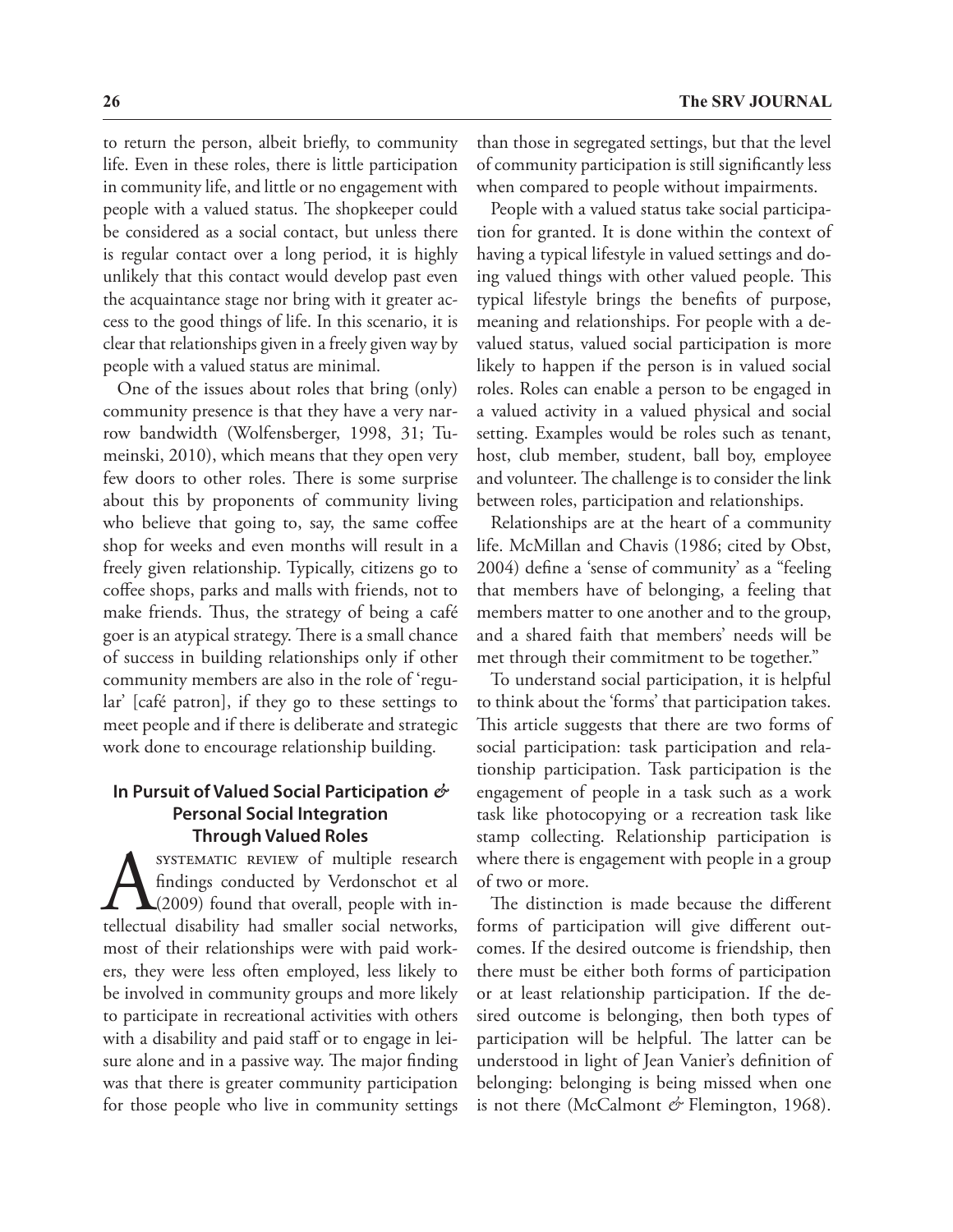#### **December 2011 27**

One could be missed through task participation roles because one's contribution *through* the task will be missed. One could be missed through relationship participation roles because one's personal gifts and attributes are likely to be missed.

Task participation could be done alone, such as performing a work task in an isolated space in a business premise. In such a situation, there could be belonging, but not a friendship. Relationship participation is less likely to be done without task participation, but it is possible such as when groups of friends gather for a chat. Being involved in family celebrations is an example of relationship participation through a primary role and could be with or without a task participation role.

A merging of relationship roles and task participation roles is exemplified in roles such as work colleague, sports team member and choir member. These show how a secondary role, like sports participant, which is both a task and relationship participation role, could develop into the primary role of friend. However, the problem for people with a devalued status is that few get to be in either task participation or relationship participation roles. This could explain people's social isolation, low engagement with community life and loneliness.

Lemay (2006) also describes the notion of role cascading, where more roles become available once one is in a role with a wide bandwidth. These dynamics are illustrated in the work of Patterson and Pegg (2009) who describe casual leisure roles as largely passive, intermittent and requiring low levels of skill or training. They contrasted 'casual' leisure roles with 'serious' leisure roles, the latter being the systematic pursuit of "amateur, hobbyist or volunteer [roles]" (p. 390). The activities in these roles become "a central life interest" (p. 391). What can be seen here is the link between roles and identity. They also found that people reported that the roles increased skills, which opened the door to other roles (such as the role of volunteer progressing to a paid employee role) and relationships with others who were also pursuing the interest or hobby.

In a study by van Alphan *et al* (2010), in which they interviewed neighbours of people with disabilities living in ordinary neighbourhoods, an illustration of not utilising the benefits of role cascading is evident. One could assume that each person with a disability was also nominally in the role of neighbour. However, the interviews revealed not that neighbours had negative attitudes to their neighbours with disability, but rather that there was a perception that the 'care home' was a business rather than a real home. Consequently, there was a lack of surety about what to expect from the 'neighbours.' One of their conclusions was "staff may help residents and neighbours in identifying possibilities to engage in mutually acceptable forms of neighbouring, taking into account the ambivalence, capabilities and insecurities of both" (p. 361). This is an illustration where the role of tenant led to the role of neighbour, but the role of good neighbour was not optimised.

In summary, if it is personal social integration and valued social participation that is desired, then enabling people to have roles that enable task participation and relationship participation will be necessary. A consciousness of roles that cascade to other roles will also be helpful.

## **Implications**

THE LIMITS OF ROLES that lead only to witnessing life or community presence have<br>been shown. The potential of task partici-<br>pation and relationship roles to lead to friendships nessing life or community presence have been shown. The potential of task participation and relationship roles to lead to friendships and belonging has also been shown.

In light of these assertions, there are five implications from an application of SRV theory: think 'roles;' enable task participation through secondary roles and relationship participation; strengthen primary roles; develop competencies in and for roles; and shape the role signifiers, including the roles of others.

#### *1. Think 'roles'*

FIRSTLY, IT IS IMPORTANT to think 'roles.' What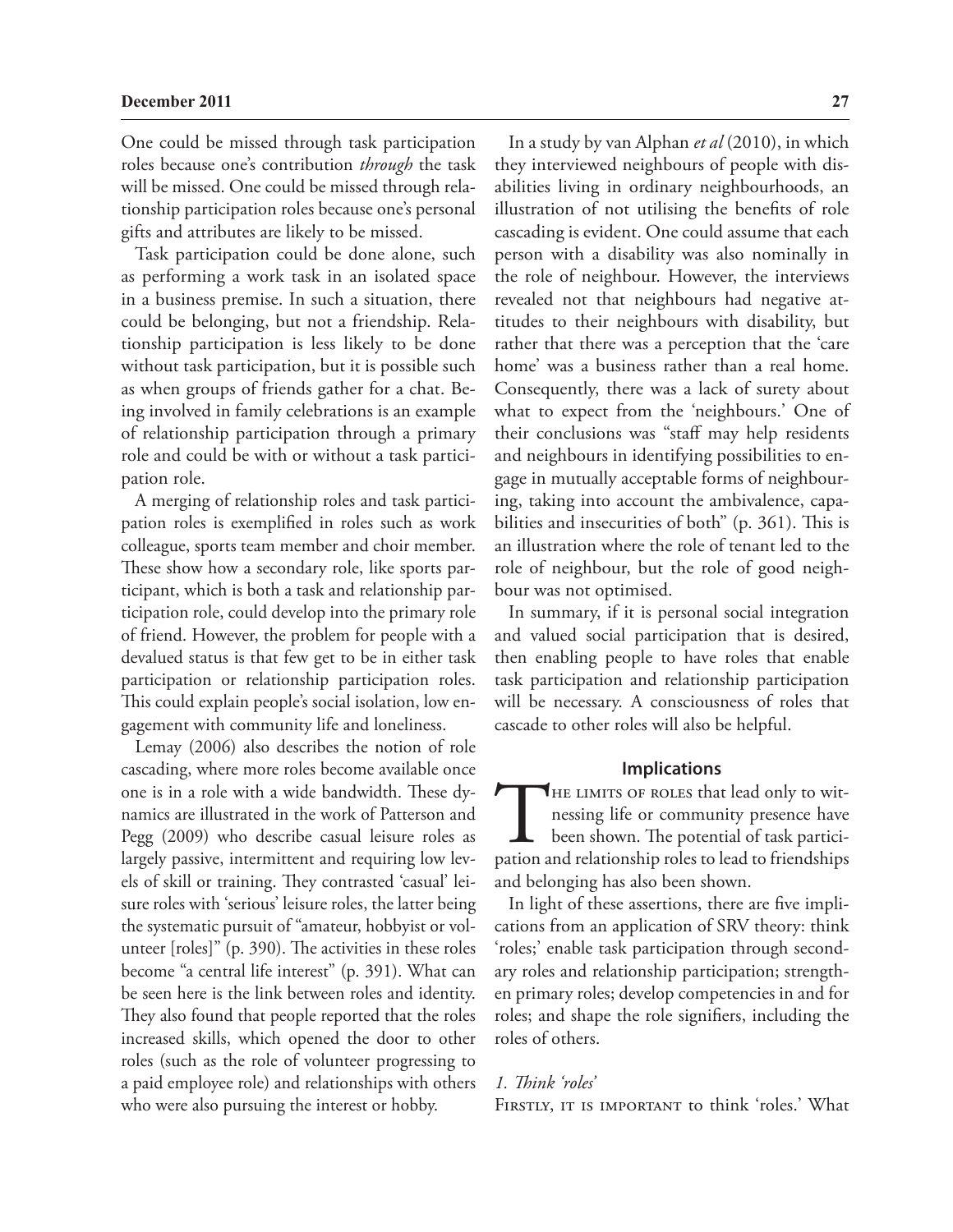often happens is that those involved in the lives of people with a devalued status think 'activities' or think 'programs.' This is primarily about filling time and 'being somewhere.' As Shevellar (2009) says, "If we start with filling time, then all we'll get is activities. If we start with filling roles, then time looks after itself." Activities and programs will not lead to personal social integration. Nor

zens or belonging. The benefits of being in valued roles are well documented. For example, Nordenmark (2004) conducted a longitudinal study in Sweden and found that citizens had better health and wellbeing when they had multiple (valued) social roles. One of the conclusions was that "a society should encourage its members to engage in a variety of activities and social contexts and to achieve multiple social roles" (p. 124). This article furthers the beneficial effects of valued social roles by exploring the links between roles and relationships.

will they lead to friendships with ordinary citi-

## *2. Enable task participation through secondary roles and relationship participation*

IF THE GOAL is friendship and belonging, then it is important to enable task participation and relationship participation. Friendship and belonging are highly unlikely to develop from roles that only enable witnessing of community life or community presence. In other words, relationships are rarely formed in the absence of a context. Task participation and relationship participation roles provide the context.

Harlan-Simmons *et al* (2001) used intentional strategies to develop valued roles around people's interests as a means of developing relationships. The beginning point was to develop a secondary role for and with the people, such as an exercise class member, a volunteer band member and woodworker. Friendships eventuated from some of the roles; it was reported that there were other

benefits such as expanded networks, interesting things to talk about and increased confidence. Important elements in these intentional strategies included ensuring that the roles involved regular participation in roles that were well matched to the individual's interest, in highly regarded activities with relatively stable group membership, and with consistent support.

#### *3. Strengthen primary roles*

THE PRIMARY ROLES of, for example, son, daughter, parent, cousin and old friend are fertile grounds for creating stronger personal social integration. This requires a consciousness that these relationships exist, even if they are not active. Secondly, it is required that people are brought together in a meaningful way. Families who involve their aged family member or family member with a disability in all family events are laying the foundation for both personal social integration and valued social participation. Reconnecting people with old friends will foster relationship participation. This might be assisted with ideas of what to do together, that is, task participation.

### *4. Develop competencies in and for roles*

DEVELOPING COMPETENCE for acquiring roles and while in roles is important. More secondary roles are likely to open up when people have a level of competence to perform in them (Lemay, 2006). For example, a longitudinal study in Norway contrasted the lifestyles of young people in the special school system with those in the mainstream system (Kvalsund & Bele, 2010). It was found that those students who went through the mainstream system had larger social networks after leaving school. The authors argued that greater resilience was built by being in a mainstream school through increased expectations being held of them, greater likelihood of the development of academic and social skills, and practice in "youth cultural competence of building relationships" (p. 29).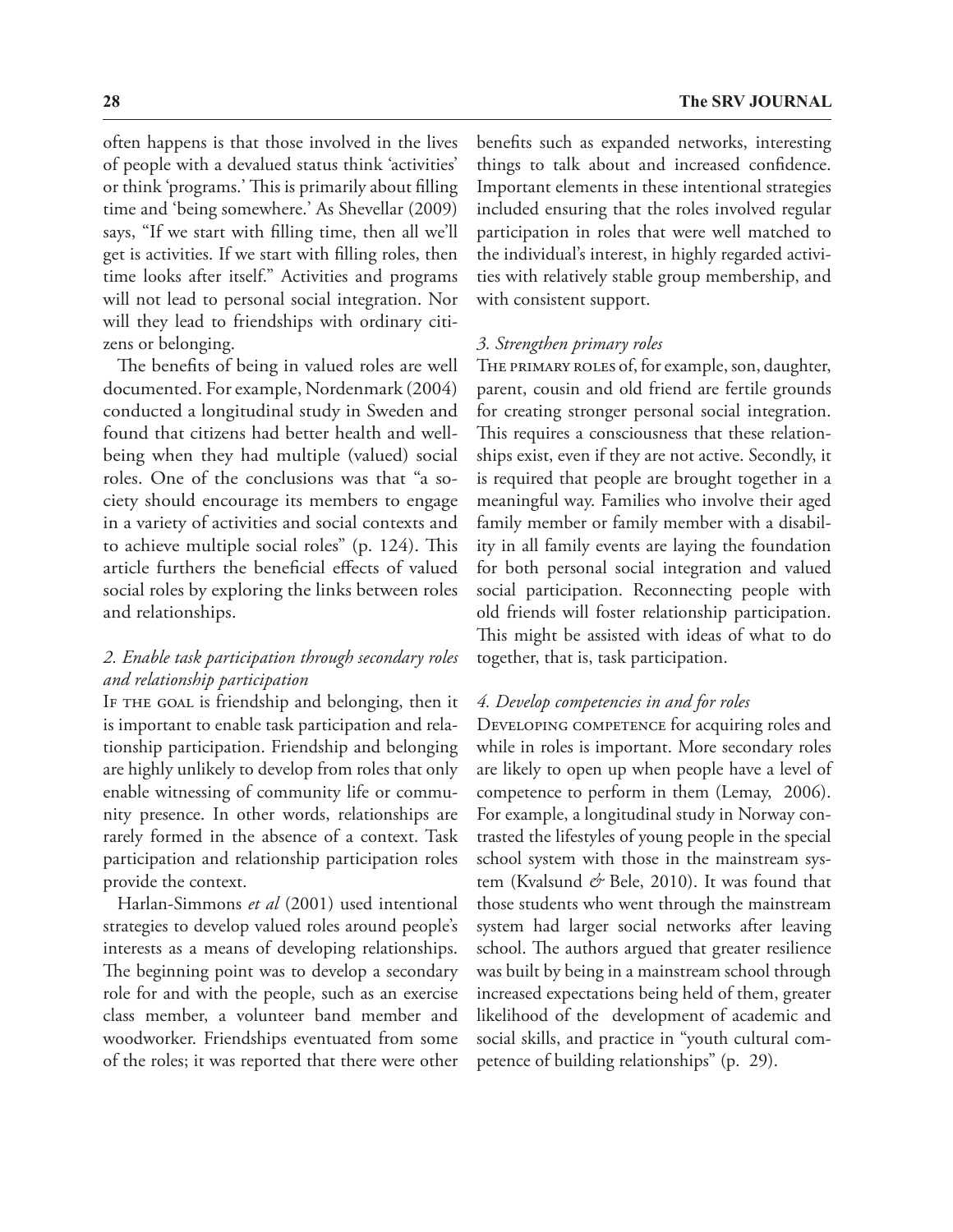*5. Shape the role signifiers, including the roles of others*

IF THE PERSON is in the task participation role of say, library user, then the person needs to be surrounded by other library users and librarians, and be in a library so that there are the physical and social environmental role signifiers to help the person to be in the role. There are also implications for the roles of the other party or parties in the person's life. If, for example, the worker is in the role of carer or minder, then the role expectations are largely to 'look after' people. It is unlikely that the person in that role will foster competency development, task participation roles or relationship participation roles.

#### **An Illustration**

WO YEARS BEFORE THE START of this story,<br>Grace attended a day service where other<br>people with disabilities gathered to play<br>games, go on 'outings' and learn what was called Grace attended a day service where other people with disabilities gathered to play games, go on 'outings' and learn what was called 'life skills' while at the service. The people involved in looking out for Grace's wellbeing were concerned that, outside of family life, Grace was experiencing only the witnessing of (real) life and a limited amount of community presence. This was having detrimental effects on Grace's competencies, as well as how Grace was seen by others and how she saw herself. A deep seated wish by all, including Grace, was to have a range of acquaintances and friends in her life, who knew and appreciated Grace for who she really was, to do things with, and who might stand by her when that was needed.

Grace eventually got a job as a part time administration worker. The tasks in her job description were comprised of administrative duties that were 'optimistically realistic' for her in that they were within her capacities yet would still extend her skills. The work in the background involved thinking about Grace's interests and inclinations, what she said she liked, and being very conscious about what needs and vulnerabilities had to be considered in order for Grace to do well.

Over time, Grace's colleagues appreciated her sense of joie de vivre and her caring nature. She asked after people if they were unwell. She never gossiped and never spoke ill of others. She was always on time. The manager considered that these attributes contributed to a good work culture. During work time, Grace spent most of her time with other administrative staff but also mixed with other colleagues during the course of her administration work. Grace always sat with colleagues to have lunch and attended all social activities hosted by the work place. These habits reflected the experiences of relationship participation. Her job tasks reflected task participation.

Grace was missed on those days that she was ill or on holidays, probably for a couple of reasons. Her colleagues missed what Grace brought to the workplace through her ways of being with them and her way of being in the world. They also missed what Grace did for them through her administrative support, for example, the shredding wasn't done, the mail wasn't collected and delivered, and the photocopying was not done. The manager pondered on whether the work colleagues also missed the opportunity that Grace brought to them to be kind.

It is clear to Grace and her family that at work she now has many moments of belonging. Outside of the work environment, relationships have evolved such that an ex-colleague and Grace occasionally go the movies. Another stays in touch via email. Life is still not perfect though: there are still times of loneliness and emptiness which are painful for Grace to experience and for the family to see. In terms of potential, there is a basis for future roles, and deeper and more relationships because of the valued role of worker and the accompanying task and relationship participation. The people around Grace know that this will be a long story of belonging and they have committed to making it happen.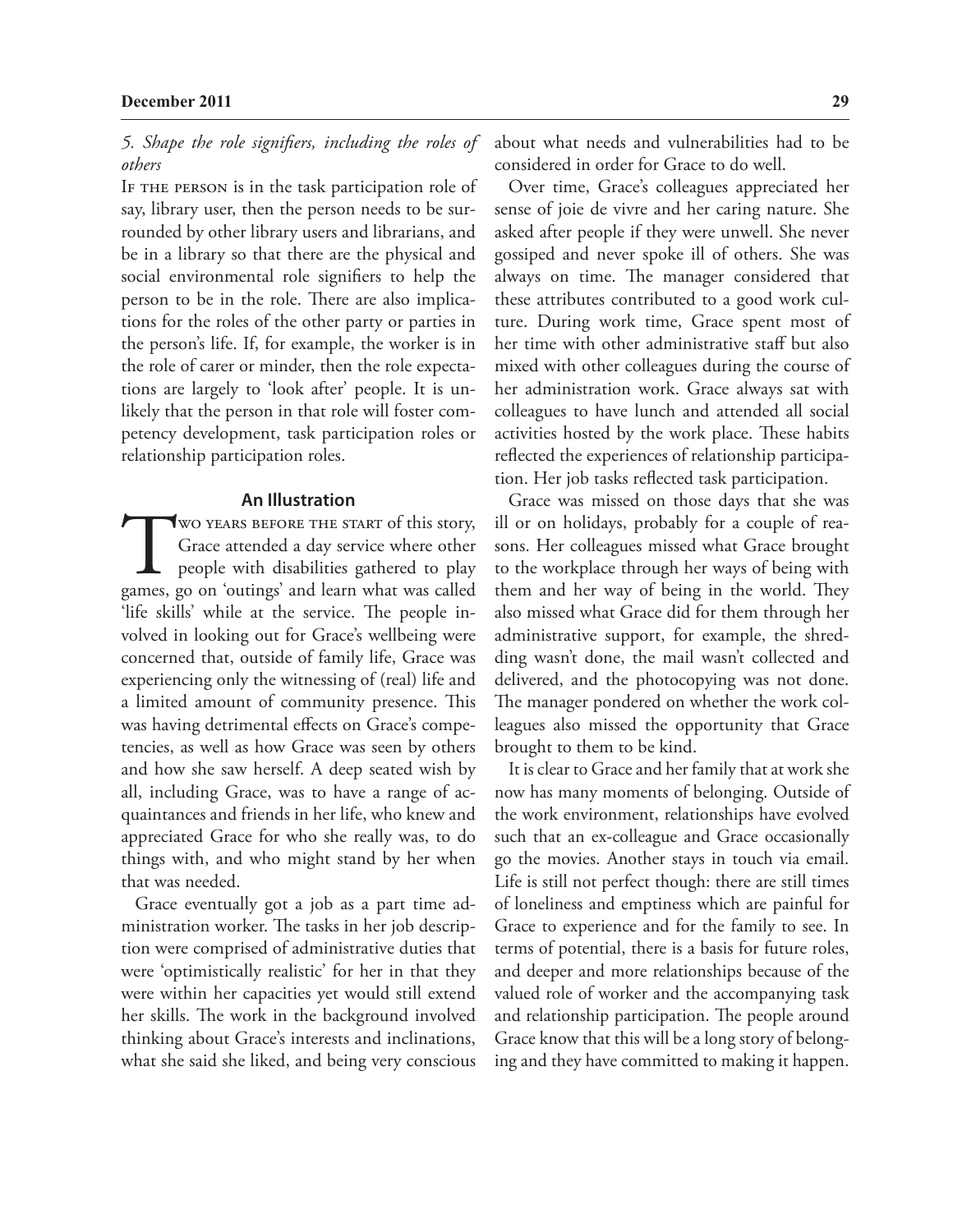## **In Conclusion**

BEING PART OF COMMUNITY, being in freely given relationships and having the experience of belonging is much more than simply what activities people with a devalued status given relationships and having the experience of belonging is much more than simply what activities people with a devalued status do and where these activities are. This is instructive for family members, people with a devalued status themselves and for service workers. If the achievement of friendships and/or belonging is the goal, then the key people must consider in which roles the person is supported. Some roles can and will only lead to the experience of witnessing or community presence. If there is a want for someone with a valued status to step forward into the life of a vulnerable person, then there will be a greater likelihood of finding that person if the person with a devalued status is at least in task and relationship participation roles. Only then can friendship and belonging be possible. Community presence is not enough. Community belonging rests on task and/or relationship participation, and this requires thoughtful, diligent, deliberate and often delicate work over an extended period of time.  $\mathcal{O}$ 

#### **See Discussion Questions on Page 57**

#### **Acknowledgement**

My thanks to Lynda Shevellar for the collaborative work on an early version of this work and for her constructive feedback during the development of this article. Thanks also to Lorna Sullivan from Imagine Better, New Zealand for allowing this article to be developed from a conference presentation.

#### **References**

Abbott, S. *&* McConkey, R. (2006). The barriers to social inclusion perceived by people with intellectual disabilities. *Journal of Intellectual Disabilities, 10*(3), 275-287.

Flynn, R. *&* Aubry, T. (1999). Integration of persons with developmental or psychiatric disabilities: Conceptualisation and measurement. In R.J. Flynn *&* R. Lemay (Eds.), *A quarter-century of normalization and Social Role Valorization: Evolution and impact*. Ottawa: University of Ottawa Press, 271– 303.

Gulcur, L., Tsemberis, S., Stefancic, A. *&* Greenwood, R. (2007). Community integration of adults with psychiatric disabilities and histories of homelessness. *Community Mental Health Journal, 43*(3), 213–228.

Harlan-Simmons, J.E., Holtz, P., Todd, J. *&* Mooney, M.F. (2001). Building social relationships through valued roles: Three older adults and the Community Membership Project. *Mental Retardation, 39*(3), 171–180.

Heller, T., Miller, A.B. *&* Factor, A. (1998). Environmental characteristics of nursing homes and community-based settings, and the wellbeing of adults with intellectual disability. *Journal of Intellectual Disability Research, 42*(5), 418–428.

Kvalsund, R. & Bele, I. (2010). Students with special educational needs–Social inclusion or marginalisation? Factors of risk and resilience in the transition between school and early adult life. *Scandinavian Journal of Educational Research, 54*(1), 15–35.

Lemay, R. (2006). Social Role Valorization insights into the social integration conundrum. *Mental Retardation, 44*(1), 1-12.

McCalmont, D. (Executive Producer) *&* Flemington, P. (Director). (1968). *If you're not there, you're missed.* Toronto, Canada: Berkeley Studios.

McConkey, R., Sowney, M., Milligan, V. *&* Barr, O. (2004). Views of people with learning disabilities of their present and future living arrangement. *Journal of Policy and Practice in Learning Disabilities, 1*, 115-125.

Nordenmark, M. (2004). Balancing work and family demands: Do increasing demands increase stress? *Scandinavian Journal of Public Health, 32(*6), 450-455.

Obst, P. (2004). Community connections: Psychological sense of community and identification in geographical and relational settings. PhD dissertation. Queensland University of Technology.

Patterson, I. & Pegg, S. (2009). Serious leisure and people with intellectual disabilities: Benefits and opportunities. *Leisure Studies, 28*(4), 387–402.

Shevellar, L. (2009). Personal communication.

Tumeinski, M. (2010). On a role. *The SRV Journal, 5*(2)*,*  22–25.